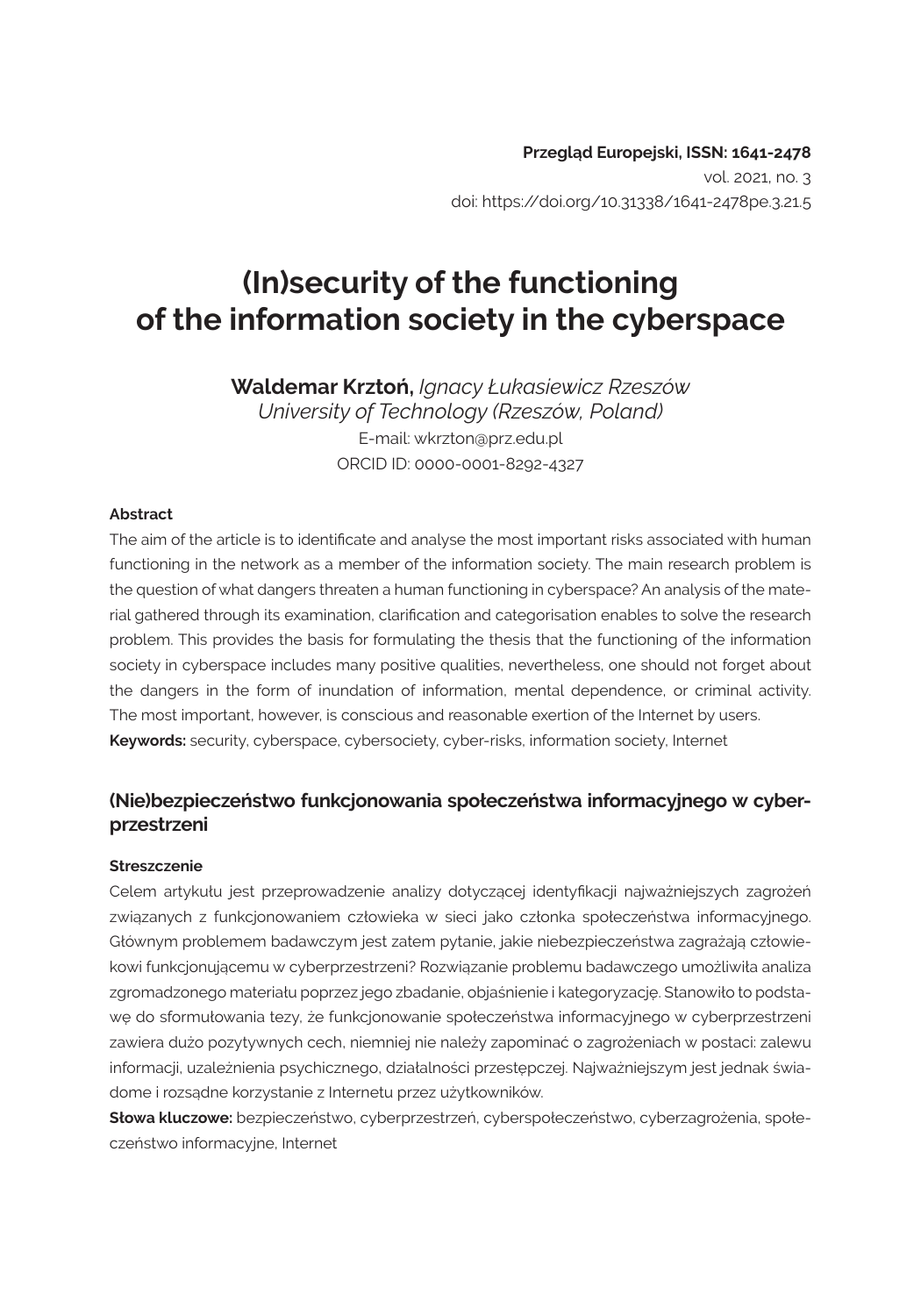At the turn of the 21st century, many changes occurred in the functioning of the economy and the state in the life of society and the individual, caused by the unexpectedly rapid development of ICT (information and communication technologies). The turning point was the emergence and snowballing development of the Internet, which enabled the exchange of information on a global scale and facilitated communication. The Internet is now an essential part of functioning in all areas of social, economic, political, and cultural life. ICT covers most of public and private operations. It is a means of gaining knowledge as well as a source of information. The Internet as a tool, through which network computers interact (communicate), has enabled functioning in cyberspace, i.e. virtual space. Consequently, state borders and the public and private divide do not constitute significant obstacles. These fundamental changes give rise to new opportunities, challenges, risks, and security threats.

Therefore, ensuring security in the net is a major challenge for the state. The premises that caused the formation of the information society continue to actively influence its development. Living in an information society means, inter alia, easier access to information, while the use of network structures promotes social activity. The functioning of the information society in cyberspace contains a lot of positive features: the speed of information circulation and the easiness of finding it, the convenience of using email, the possibility of creating new forms of social life. Nevertheless, one should not forget about the dangers.

#### **Hypothesis and research metods**

Undertaking the research let sketch some problems concerning the functioning of information society in a new area, virtual space. The aim of the research is to identify the dangers of human functioning in cyberspace as a member of the information society. The accomplishment of the research aim required to define the research problem: what are the dangers to the human functioning in cyberspace? Referring to the research question, the author formulated a research hypothesis that functioning of the information society in cyberspace has a lot of positive features, nevertheless, it has the dangers in the form of flooding of information, mental addiction, or criminal activity. The research methods used in this research are: analysis, synthesis, and comparison. The used methods let verify the determined hypothesis and accomplish the formulated research aim.

#### **The rise of the information society**

The information society is already functioning (Wegner 2020). It is written and discussed a lot by investigating its aspects and components. Various manifestations of the action of the information society are noted. It is characterised by the undoubted possibility of a quick and cheap circulation of information. There is also a gush of information that is unnecessary or even simply harmful, which is problematic by inability to be verified and defended against. Information is manipulated, even disinformation activities are carried out with its use more and more frequently (Oleksiewicz, Krztoń 2017: p. 75).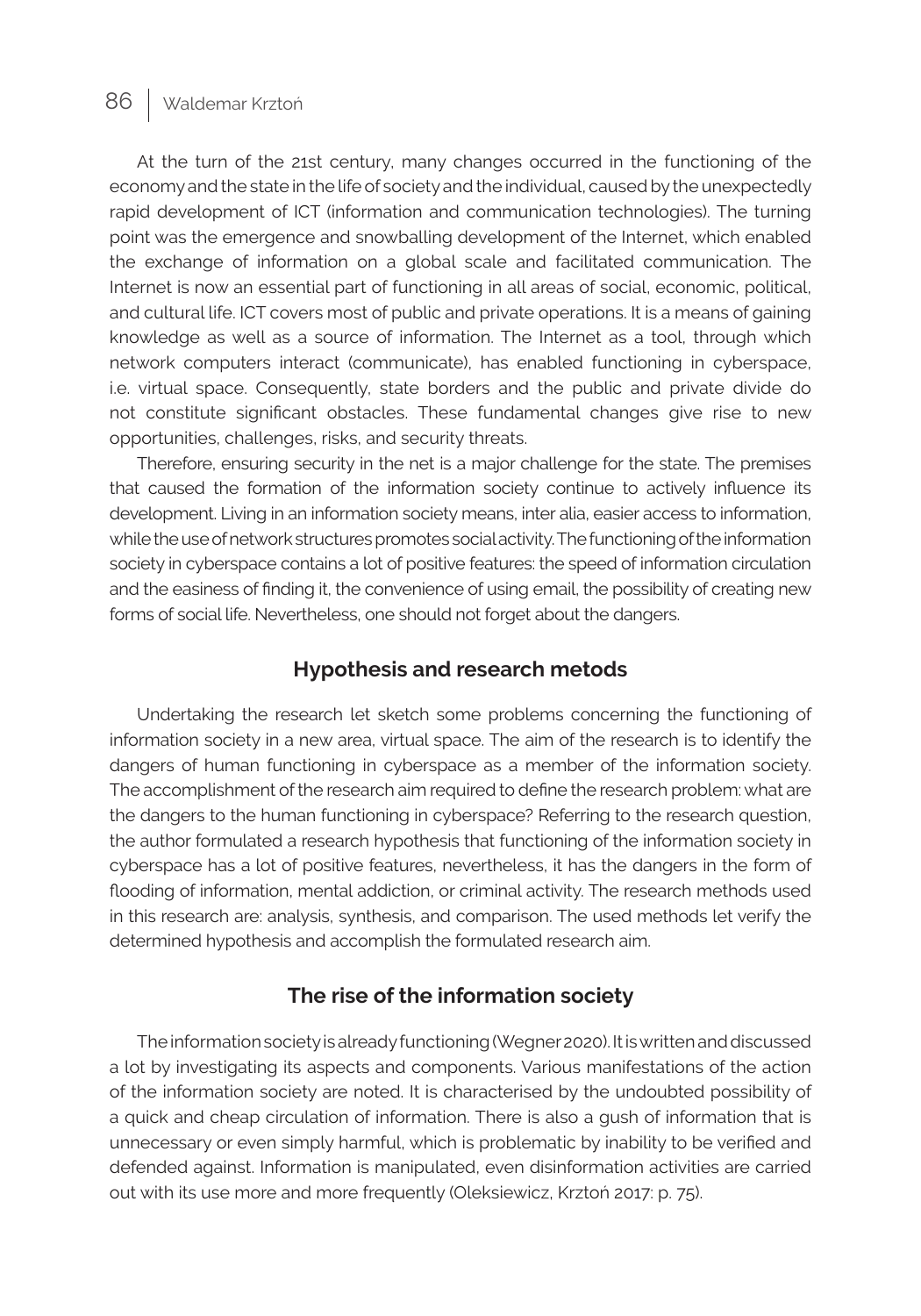In most definitions (Golka 2008: p. 80–81), the term "information society" is understood as one, whose essential component remains information, which is produced, processed, collected, communicated, and received. This is a necessary factor in its functioning. The Internet, the computer and all devices, tools or digital technologies are the most important areas of life and work for its members. Information as a product, a commodity, a raw material has become the essence of modern civilisation and its lifeblood.

Pervasive competition promotes the search and sale of information, particularly the one, which is new, relevant, and attractive. This leads to economic, political, social and cultural changes, the spread of which has gained an unprecedented rate so far. According to Manuel Castells "New information technologies, changing the nature of information processing, affect all spheres of human activity" (Castells 2007: p. 86).

The term "information society" was introduced by Tadeo Umesao in 1963 for the first time. This concept is an attempt to generalize the display of key constituents, mechanisms of functioning, and the hallmarks of a new phenomenon. Naturally, in the literature of the subject, many proposals for naming this phenomenon can be found, among others, "knowledge society" (Drucker 2002: p. 446), "network society" (Castells 2007), "third wave" (Toffler 2001).

The information society is a new kind of society. It is a society:

- 1) in which the production of information and intangible assets becomes the driving force for formation and development (Juszczyk 2000: p. 12);
- 2) in which all persons are allowed free access to create, receive, share and use information and knowledge, which contributes to their social, economic, cultural and political development (Wrycza 2010: p. 471);
- 3) which has a rich means of communication and information processing underpinning the majority of national income and providing the livelihood of most people (Pinter 2008: p. 23);
- 4) in which information technology and telecommunications have an ever-increasing role in all areas of social life, and in which these technologies have changed the foundations of social structures and processes and caused huge changes in politics, economy, culture and daily life (Karvalics 2008: p. 34).

One should agree that the information society is shaped through widespread access to computers and the Internet and knowledge of their use. The computer and smartphone are the devices and technology most characteristic of the present time. However, this rise and development of the Internet most likely was the cause of the formation of the information society and the Internet became an inherent part of it.

People have long communicated using different networks, but only recently as a result of the use of the Internet, which is a means of communicating many with the many, and at one time and on a global scale, have become a new value. Networks created by the Internet are numerous integrated nodes, however, largely independent of each other, between which information flows. Besides, they function as open structures, capable of continuously developing and thus, connecting new nodes (Golka 2008: p. 82–83).

Personal computers (PCs) and smartphones became the most distinguishing components characterising the information society. In modern times, they are a versatile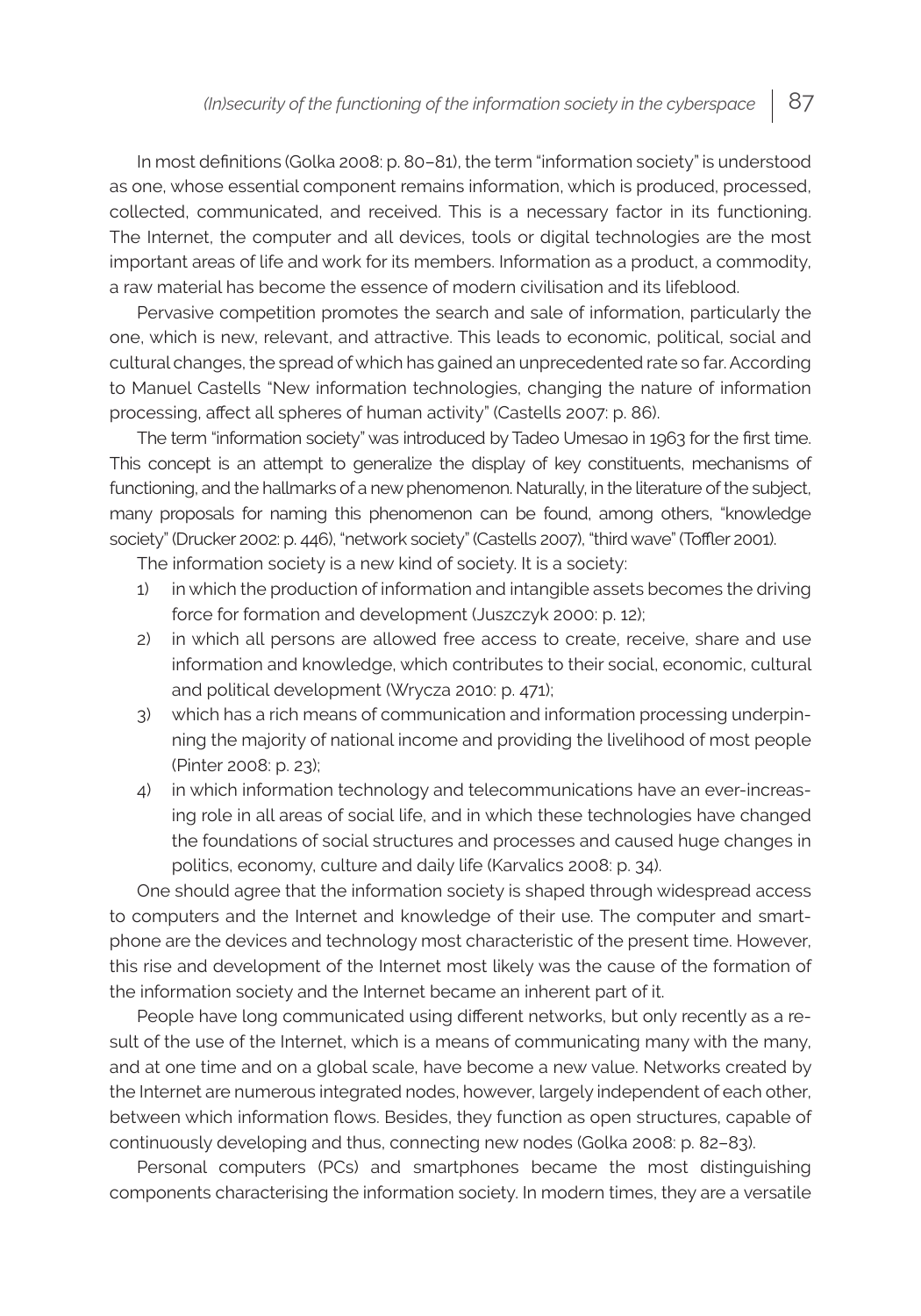and common means of contacting, connecting with other devices. The Internet is cocreated by all members of the community who use it and also those who function in the space of its operation.

Information society influences different areas of the functioning of the person: technological, social, economic, and cultural (Wrycza 2010: p. 471):

- 1) technological development of new technologies, high degree of use of modern technologies and the Internet by society;
- 2) social development of means of communication, access to electronic products and services, creation of online communities;
- 3) economic professional development through new technologies, the impact of society on economic activity;
- 4) cultural a high level of information culture, virtual reality, electronic entertainment.

The 21st century society has mostly been shaped through innovative ways of information circulation. The contemporary process of transmitting information in a globalised world enables it to be relatively integrated.

The information society, and primarily the Internet, contains a lot of positive features: the transfer of many spheres of mass culture based on radio and television to the network; the convenience of email, the speed of information circulation and the ease of finding it, the ability to create new forms of social life. Nevertheless, new problems arise in other areas: progressive alienation in work and daily functioning, inundation of information, exacerbation of differences between rich and poor countries, mental dependence, and mainly functional dependence on information systems (Golka 2008: p.90).

Nor should we forget about the dangers of the information society in the form of criminal acts (Jaroszewska 2017): theft of information, intellectual property and money, destruction of programmes and files, pedophilia and pornography, dissemination of dangerous beliefs and ideologies, communication of criminal and terrorist organisations, arms and drug trafficking, fraud and extortion, etc.

Tomasz Goban-Klas and Piotr Sienkiewicz assume that further development of the information society can proceed according to the following variants (Goban-Klas, Sienkiewicz 1999: p. 51):

- 1) firstly, it can develop in economically and technologically advanced countries, contributing to their further development in all aspects of life;
- 2) secondly, there may be a recourse of social and individual development precisely as a result of the dominance of information technology;
- 3) thirdly, sustainability may take place with the assumption that the beneficial effects of information technology will be exploited while remembering (and taking into account) the negative ones;
- 4) fourthly, it is difficult to prejudge what further development will be, since the effects of using technology depend on people to a small extent.

Current knowledge of the functioning of the information society is insufficient, there are many uncertainties and gaps. A large part of what we think and write about the information society in a short time may become out of date. We are certainly unable to predict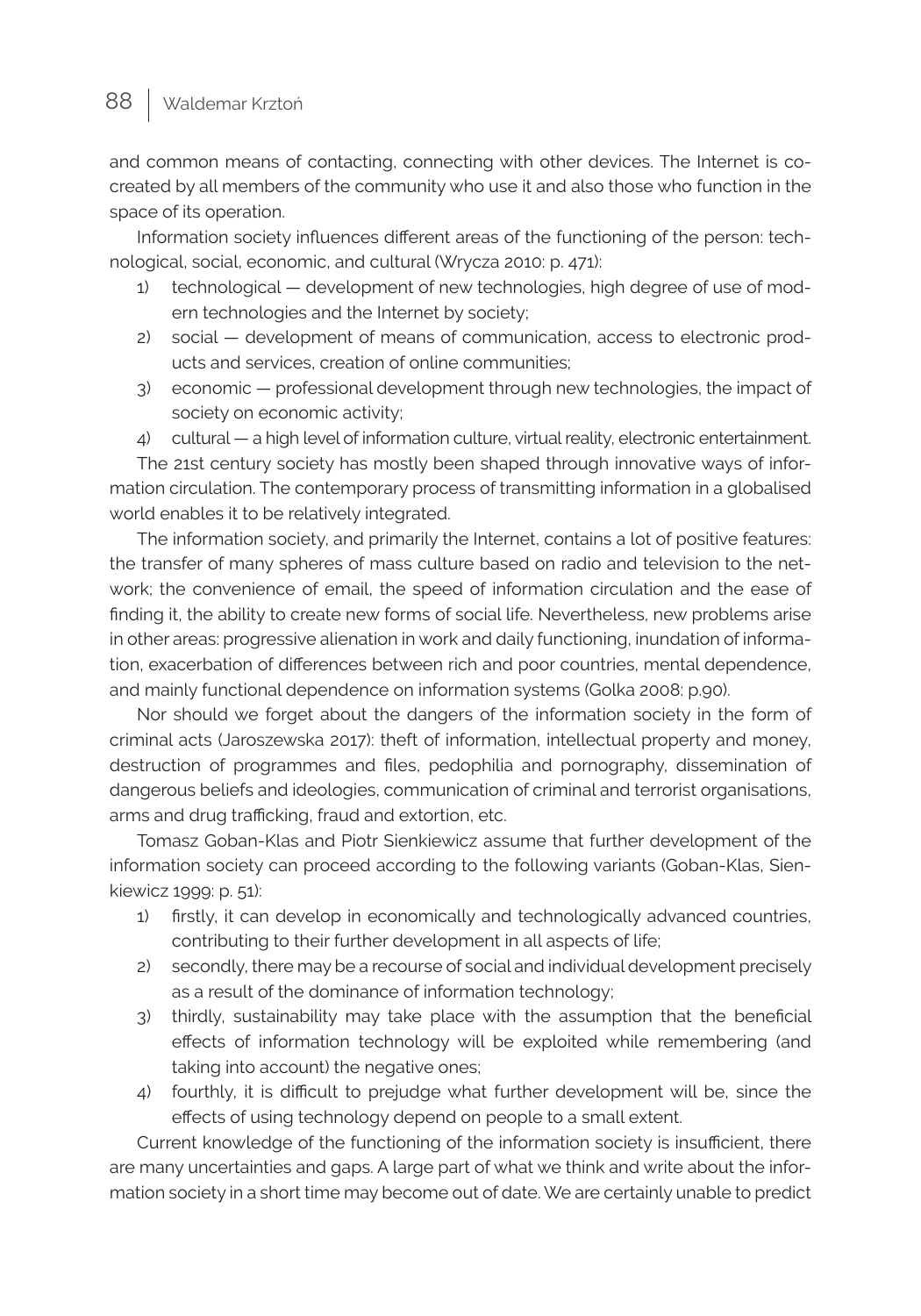the further shape of the development of the information society. Nevertheless, it can be noted with great certainty that this society will have to continue and develop, because there is no longer a retreat from it.

This is confirmed by Manuel Castells who writes, "for as long as you wish to live in a society, here and now, you will have to deal with a network society. For we live in the Internet Galaxy" (Castells 2003: p. 313).

# **Cyberspace as an area for communicating the information society**

It is worth directing attention to the classical, fixed and essential understanding of the term *space* (Sienkiewicz 2013: p.104):

- 1) first initiated by Democritus and the Stoics and then developed by Newton, the space was identified with a kind of place, the vacuum in which individual entities were to be filled;
- 2) second the understanding of this concept giving it an absolute dimension is Immanuel Kant's idea of spatiality as a form of conceptual recognition of the reality being a subject of experience;
- 3) third an expression, formulated by Gottfried Wilhelm Leibniz and restored by Albert Einstein, that linked space to material existence, that is, reality.

Many attempts to interpret or reinterpret the concept referred to as cyberspace can be found in the literature. Piotr Sienkiewicz lists its basic grasps (Sienkiewicz 2013: p. 108):

- 1) cyberspace is simply the Internet, its resources and services as well as users;
- 2) cyberspace equates to virtual reality generated by the computer, network, and Internet;
- 3) cyberspace constitutes, in essence, a social mega-network a "network of networks", whose individual and group participants (communities) exploit global resources provided by the Internet (general — network);
- 4) cyberspace is simply an evolving dynamic complex system, and it should be viewed first, whether its technical, informative, or social aspects are displayed.

Cyberspace is used to process, store and transmit information, and the essence of cyberspace is to use information in a digital form. In a narrower sense, cyberspace is regarded as the Internet and the World Wide Web, which connect computers and provide information exchange between people. Therefore, the Internet provides and facilitates a global communication space for political, economic, social, and cultural activities. Cyberspace creates a digital social space, and social media, news portals, discussion forums, databases, etc. are used for this. In a broader sense, cyberspace is a social information space, but also an infrastructure: specialist equipment, telecommunications devices, Internet services, multimedia, and hypertext systems.

This is supported by Dominika Dziwisz, who states that: "...cyberspace contains the Internet and any other computer networks, for example, private networks that are separated from the Internet. It is a hybrid of telecommunications lines, television, and computers that converge with each other" (Dziwisz 2015: p. 37).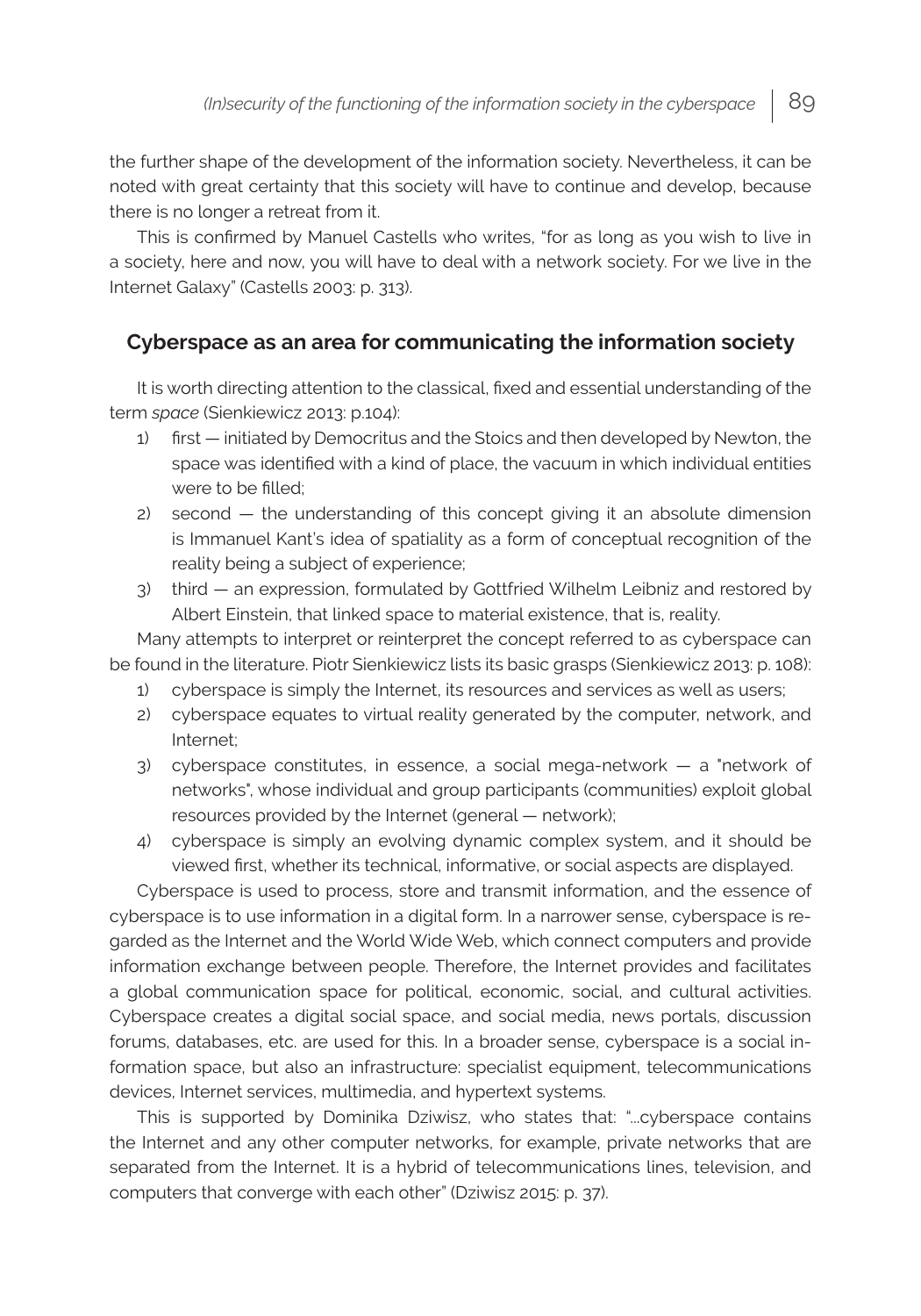One of the manifestations of the existence of "cyberspace" and at the same time, its feature is virtuality (Unold 2015: p. 173). Virtuality blurs the difference between a *real* sphere and *virtualis*, truth and pretence, copy and original. Virtuality should be regarded as a potential feature of cyberspace and networking as a constitutive one, whereas given the communication qualities, interactivity, multimediality, and hypertexticity cannot be omitted. A feature of virtuality is the multi-sense experience of transmission and a balanced level of simulation owing to the technical capabilities of creating illusions. Since the beginning of the technical possibility of virtual reality realisation, features such as simulation, interactivity, telepresence and, above all, "immersion" in the artificially plotted world of events and fiction have been exhibited.

Virtual reality connotes intrinsically with a computer equipped with special device, which delivers deep immersion and comfortable interaction. This device completed with adequate computer programme provides virtual impressions to the simulation participant. The most popular devices are google of virtual reality, also called cybernetic helmets until recently. It contributed to the fact that many people perceive virtual reality through the prism of these devices. In some way, they become the synonym for virtual reality (Lebiedź et al. 2018: p. 117).

Some experts of the topic propose to comprehend cyberspace with a human element and therefore propose the following term: "cyberspace is a time-dependent set of interconnected information systems and human users who cooperate with these systems" (Ottis, Lorents 2010). This important complement to the understanding of cyberspace shows that the operation of this space is possible thanks to users, that is, people.

Therefore, we can talk about the emergence of a new "cyberenvironment" of a human, which is already becoming a digital complement to the existing environment of man, and sometimes becomes its alternative. The concept of cybersociety emerges frequently in literature next to the term cyberspace. Considerations on the characterisation of cyber society are continuing and there does not seem to be any agreement reached in any time soon, even more so as it is an interdisciplinary problem. Nevertheless, Agnieszka Lekka-Kowalik lists three features of cybersociety (Lekka-Kowalik 2003: p. 18–19):

- 1) in cybersociety most activities, whether individual or social, take place *on-line*. *On-line* activities are believed to be in some substantial respects better than analogous actions performed *off-line*. Therefore, it is proposed to move more and more activities into cyberspace. It is also believed that this transfer has, or will have, socially positive consequences in the near future: e.g., competition between companies will increase thanks to an increase in the ability to choose the individual, the never-beleaguered regions will have a better chance of development, people will be able to develop their interests, etc. having saved time, energy and money in the course of performing vital activities. Cybersociety is therefore seen as an environment better for human development and self-realisation;
- 2) cyber society is an information technology society not only because telecommunications and information technology techniques are used in the activities, but also because these techniques are seen as a significant production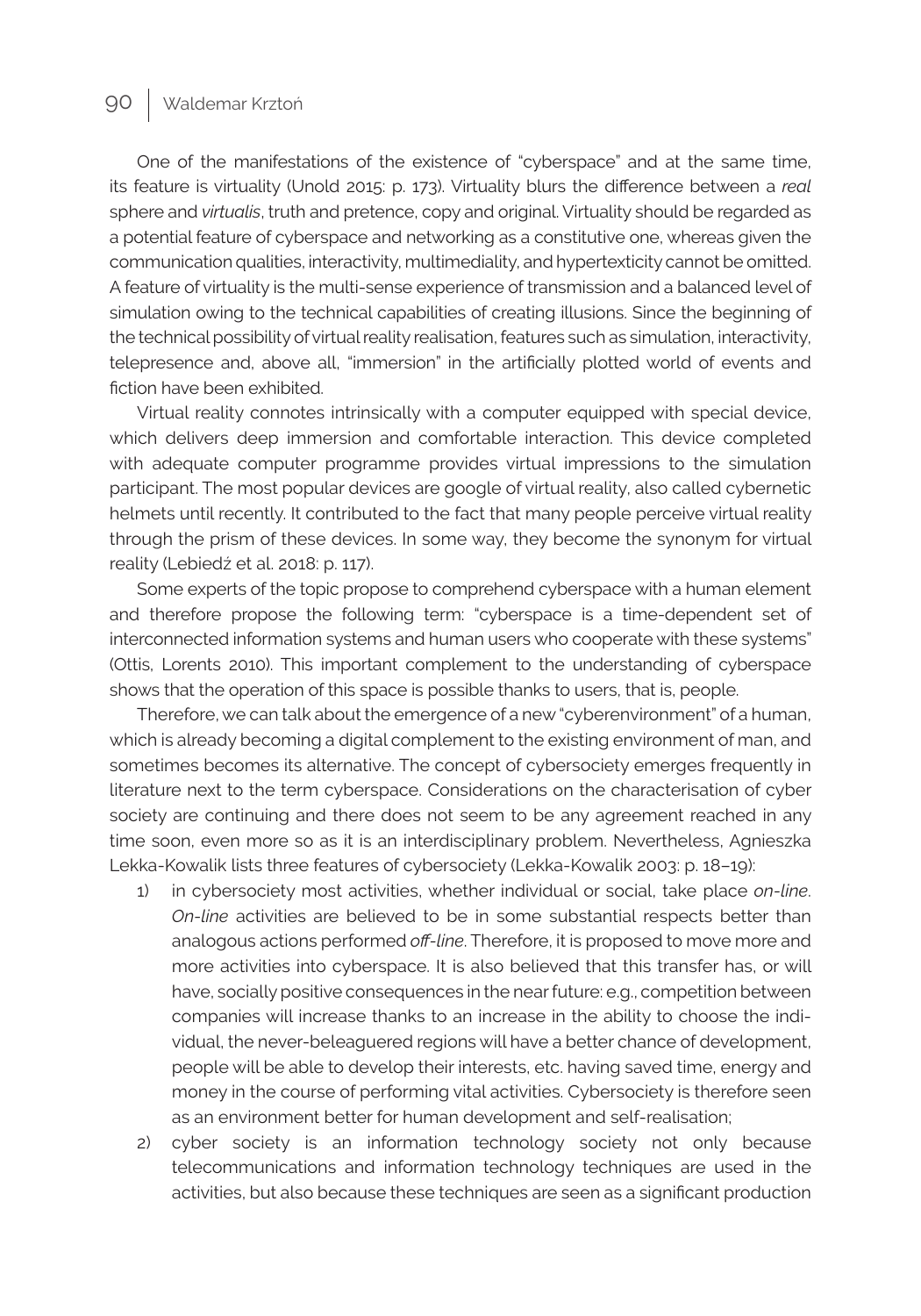factor and the use of ICT as a versatile development factor. The workforce is also mostly composed of domestic product is created within the broadly understood IT sector;

3) cyber society is also an information society because information is the primary production factor, the main commodity, and determinant of action. It is assumed that the quantity and speed of collection, processing and transmission of information has social positive consequences. By increasing citizens' access to information, the formation of channels of horizontal social communication, and the ease of organising groups of information sharing and pressure social, the actual participation of citizens in the governance of the country will increase. The geographical and financial barrier to human contacts will disappear, which will promote global solidarity and understanding.

People living in an information society need to communicate with others and exchange information. They share information among themselves through social media. The development and spread of social media have decisively changed the way people, communities, and organisations communicate. Social media operates on the basis of Web 2.0 technologies and allows users to create and exchange information content (Ślązak 2019).

The popularity of participating in the functioning of social media and its use results from several sources (Ngai et al. 2015: p. 33):

- 1) human behaviour at the individual level:
- attributes of personality openness, conscientiousness, extraversion, settlement and neuroticism can develop the behavioural intentions of social media users,
- acceptance of technology observed ease of use and perception of the utility of new technologies in relation to people's attitudes towards their adoption;
- 2) social behaviours social factors such as:
- social impact, which includes social identity,
- social capital, which includes social interactions and social ties;
- 3) mass communication and its effect on people's behaviours.

The following social networking sites are most often distinguished (Karciarz, Dutko 2010: p. 16–17):

- 1) social allowing you to establish and maintain virtual acquaintances such as Facebook.com, NaszaKlasa.pl, MySpace.com, Grono.net;
- 2) networking the purpose of which is to create business networking, as well as to allow the application to thematic (industry) groups;
- 3) content allowing users to share specific content such as videos, photos or music;
- 4) citizen journalism services information sites having their origin in the work of social amateur journalists sending coverage and photographic material and video directly from the event venue, e.g. Wikinews.pl, iThink.pl, News24.pl, Interia360.pl;
- 5) discussion forums virtual places of exchange of opinions centred around particular topics, e.g. Forum.Gazeta.pl, Forumowisko.pl;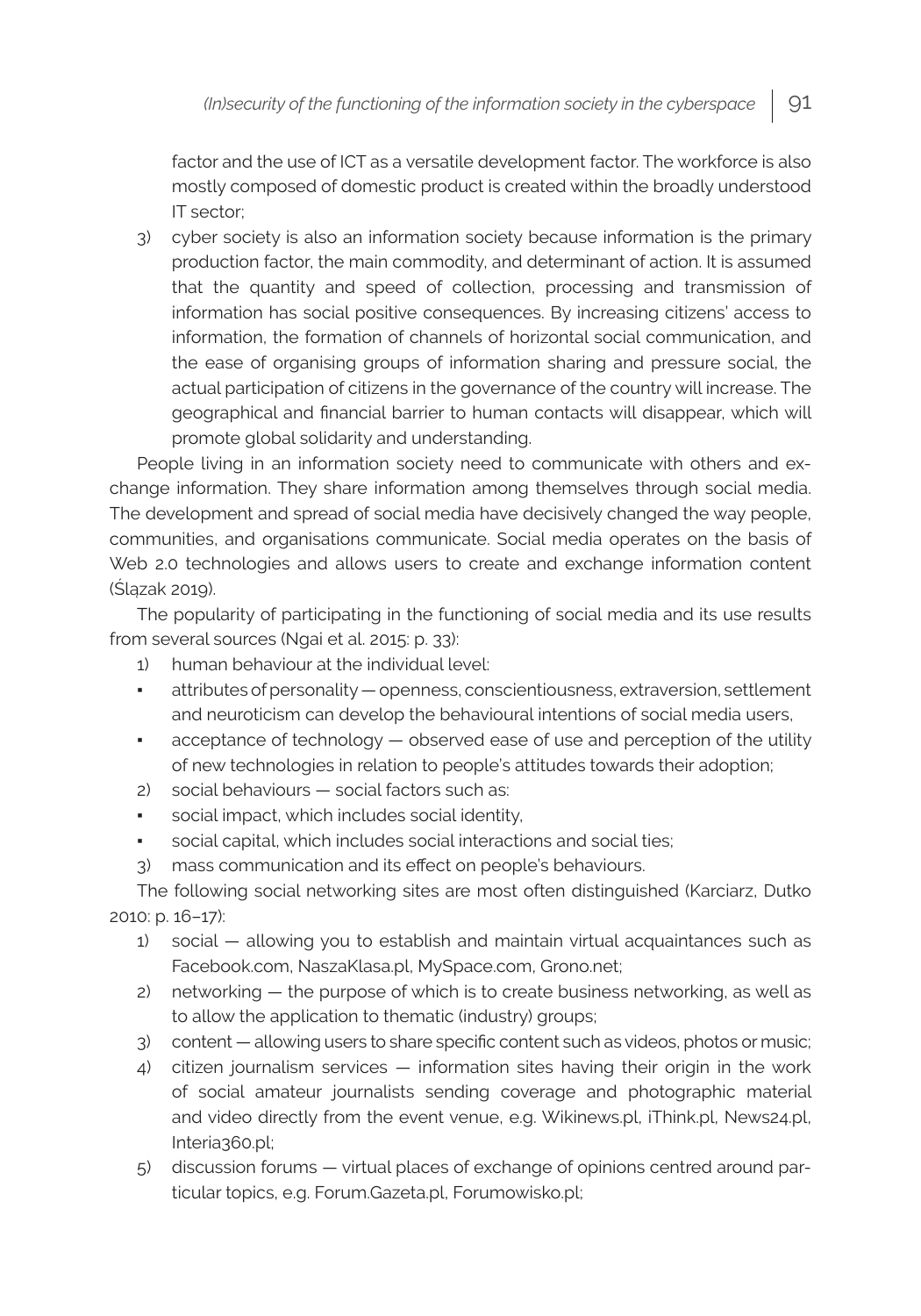- 6) blogs sites presenting subjective opinions of people conducting them, mostly covered in chronological form of published posts;
- 7) repositories ordered collections of documents such as dictionaries, encyclopedias, databases, etc.

Today, the presence on social media is not only communication between people, but also the possibility of professional development or the production of financial benefits. In principle, all counting domestic and international companies operate on social media conduct marketing, advertise new products, and most importantly, seek active customer commitment.

Perception of cyberspace merely through the lens of the Internet seems like a big simplification, as does attribute coherence and homogeneity to the Internet. Functioning in cyberspace creates the need of changes and updates necessary for the proper fulfillment of specific functions by the state and society. These are the effects of civilisational development in scientific, technical, and technological areas. As a result of these changes, many new modernised areas of economic, social, formal-legal activity, the creation of rational social behaviour rules, and security programmes have been created in cyberspace (Wegner 2020).

Network activities can be grouped into areas, for example:

- 1) economic activities e-business;
- 2) buying and selling activities e-trade;
- 3) educational activities e-education, e-science;
- 4) public activities e-government;
- 5) the activities of social relations e-communities;
- 6) communication activities e-mail.

Cyberspace is a space of increased risk and new threats. The more knowledge of this phenomenon, the more uncertainty grows. The increasingly extensive structures of the "virtual" community are conducive to producing many side effects in the form of theft, intrusions, spams and viruses (Krztoń 2017: p.209).

# **Threats arising from functioning in cyberspace**

At the same time, new risks and threats arising from the specific nature of the network are emerging with the development of the information society. The snowballing amount of information available causes the lack of ability to process and perception by human, which impedes his normal functioning. Information, when spreading very quickly, makes it difficult to verify and respond adequately to it. The most significant challenges and risks can include psychosocial, privacy, and criminal activities (Lizut 2014).

The transformation of cyberspace through the development of ICT has resulted in a shift in the relationship between people from personal to digital on the web. Some people are starting to be exhausted, while, others have become addicted to the Internet and contacts in cyberspace. Research demonstrates three dimensions of ICT overload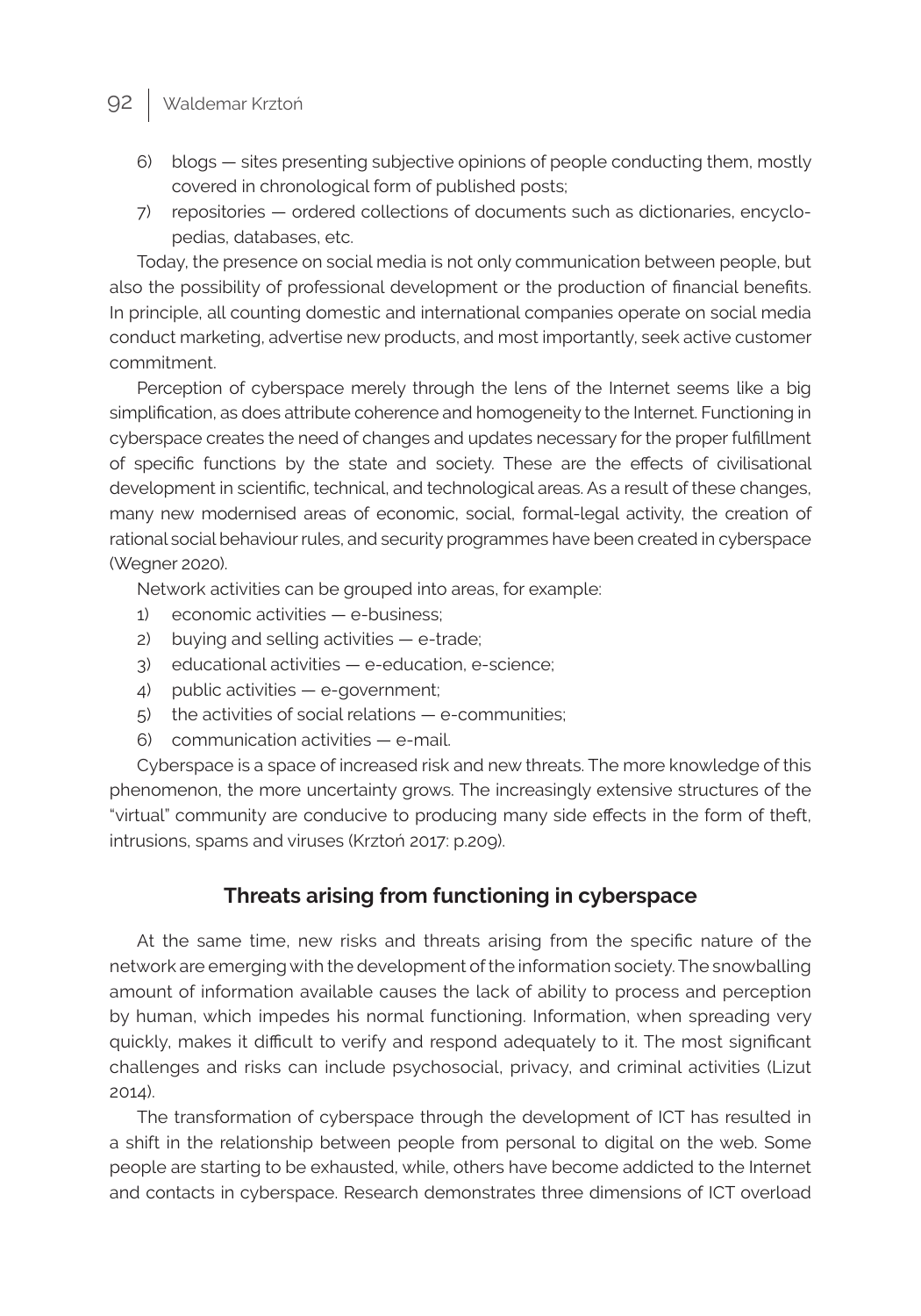by users: communication overload 86%, information overload 55%, system functions overload 47% (Wojciechowska-Filipek, Ciekanowski 2016: p. 37).

Increasingly, the problem of network and technology overload of workers performing their duties, as well as people in ordinary activities, begins to occur and grow. Society is increasingly reliant on digital technology and information far more than ever before. Users feel fatigued with incessant communication on the network, they are connected to it virtually 24 hours a day, 7 hours a week. They have to receive emails, texts, and phone calls at work all the time, on the way home they do not part with phones and tablets, and at home they immediately connect to the network to appear on social media (Wojciechowska-Filipek, Ciekanowski 2016: p.38). After a time of fascination with the new form of connectivity, people begin to feel exhausted by the obligation of incessant communication, and also report more and more doubts about the value, legitimacy and quality of content distributed on the web.

At this time cyberspace users are bombarded with information, virtually all of them can develop and post information on the Internet. As a result, the quantity and size of information increase at a rapid rate, which leads to the fact that obtaining valuable and timely information is a difficult task. Choosing necessary, specific, up-to-date and true information among contradictory, inconsistent and inadequate can be a challenge and may cause a sense of uncertainty, risk, anxiety, and danger.

Excess information often exceeds the capacity of the human mind to process and perceive it, leading to information overload that causes the inability to understand the subject in question, hindering the right decision-making and actions appropriate to the situation. This phenomenon occurs when potentially useful information received becomes an obstacle rather than an aid (Jackson, Farzaneh 2012: p. 523-532). It must also be noted that each person has different abilities to search, analyze and interpret information, especially in the case of uncertain and complex information.

In the literature of the subject, we can find information that, despite many benefits of functioning in cyberspace, there are also negative psychosocial effects for some users, and this can lead to pathological and/or problematic use of the Internet or even Internet addiction. These phenomena are regarded as an important mental health problem and can affect people of all ages, hurt a particular person as well as his family. Several major Internet addictions can be distinguished (Gogołek 2006: p. 319):

- 1) computer addiction in this case, the user does not have to be in cyberspace at all, it is enough that he spends time in front of the computer. It is not important what he does with it. An addicted person not only treats the medium anthropomorphically, but even as a part of himself (his brain, memory);
- 2) addiction to virtual games involves addiction to virtual games as well as obsessive gambling. Underage users are provided with information related to violence and aggression, thus forbidden by parents and thus desired. For adults, games become an alternative to the real world. Whereas, e-gambling can result in serious financial and legal problems;
- 3) information overload compulsory web browsing, including databases. It occurs with a surplus of information — chaotic flipping of information found on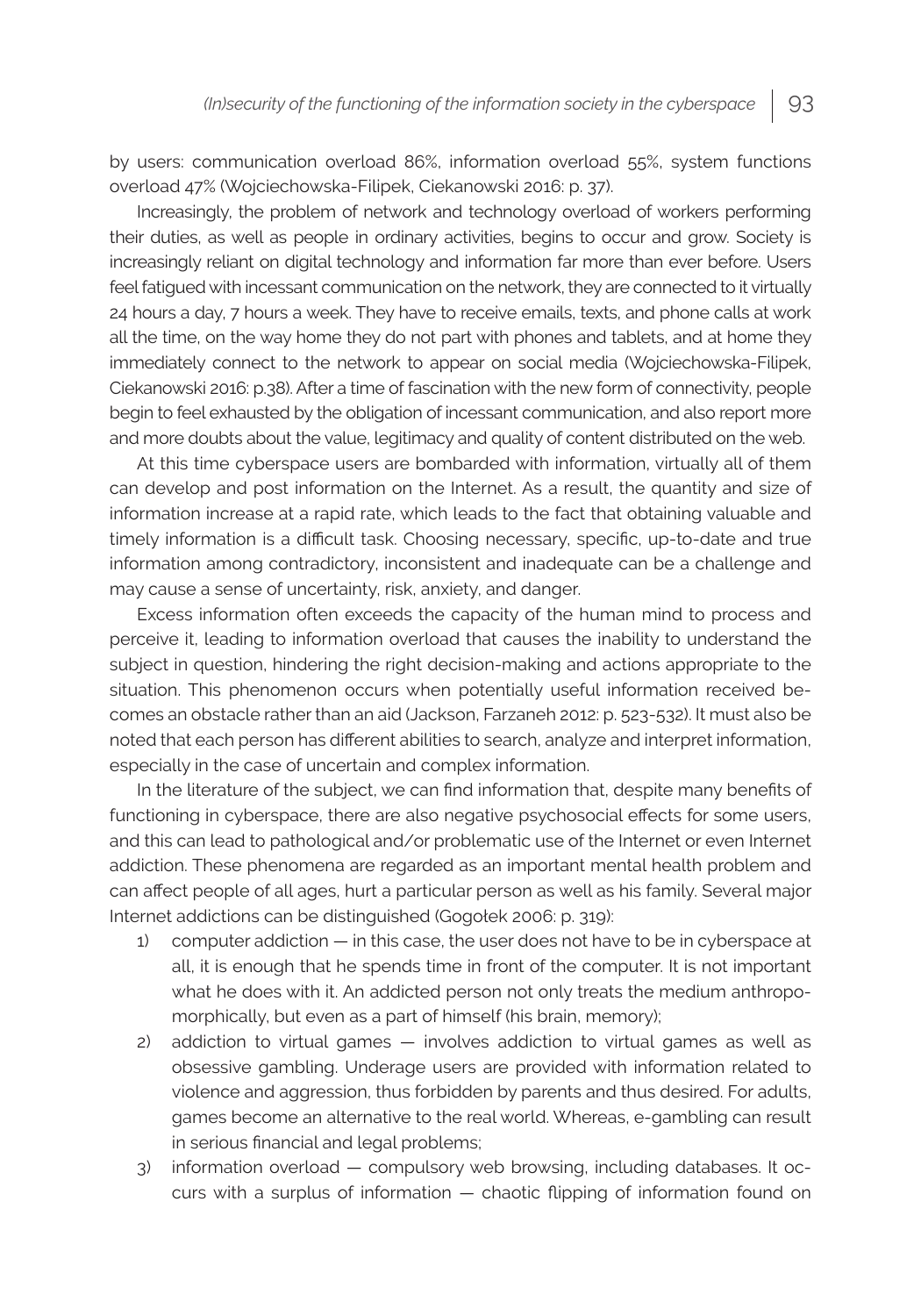the web, participating in multiple discussion forums, and conducting multiple conversations simultaneously;

- 4) Internet socio-mania this is an addiction to online social contacts. The user makes new contacts only and exclusively through the network, usually to the detriment of normal social relationships. Such a situation, as a rule, is accompanied by emotional withdrawal, mental absence, apathy, extinguishing feelings;
- 5) Internet erotomania mainly involves watching videos and photos of pornographic material or conversations on sex-themed chats. This phenomenon is dangerous, when a material with pornographic content is hit by people with disorders in the emotional sphere or minors.

The privacy sphere of human functioning is protected, and the right to privacy is treated as a fundamental right of the individual. In the age of information, the right to privacy takes special meaning, and it is understood as the right of the individual to decide: when, how, and to what extent the resource of information relating to it can be shared with others (Braciak 2002: p. 296). This right is also covered by the right to privacy of information and includes personal data control during collection, analysis, testing, duplication, and distribution in ICT systems.

When conducting a transaction in cyberspace, users leave a large number of information and data necessary to complete the transaction, e.g. (Wojciechowska-Filipek, Ciekanowski 2016: p. 45):

- 1) name, and email, with every contact with the supplier of products and services;
- 2) name, address and telephone number, with each purchase of a product supplied by a courier company;
- 3) the card number, the holder's details, and the expiry date, with each payment on the network by card;
- 4) often when purchasing a product or service, you need to provide additional information, for example: shopping preferences, frequency, occupation, age, etc.

Modern ICT provides powerful opportunities for collecting and processing personal information and building a pattern of behaviour, preferences, as well as identification of individuals. These resources can be used variously, among other things, for trading personal data. Most frequently, it is not known who collects data, to whom they are transferred, in what form, and under what circumstances. Data collection is carried out in a hidden manner, mostly without the knowledge and full consent of network users.

Privacy threats may apply to (Lee, Kwon 2010: p. 5193):

- 1) excessive collection of information;
- 2) secondary use of information;
- 3) intentional or accidental errors in personal data;
- 4) unauthorised access to information.

Functioning in cyberspace can also lead to threats arising from criminal activities. Such activities in cyberspace are financially and materially motivated. According to Jerzy Kosiński and Sebastian Kmiotek, the term cybercrime, or criminal activities in cyberspace, refer to four types of crimes (Kosiński, Kmiotek 2010):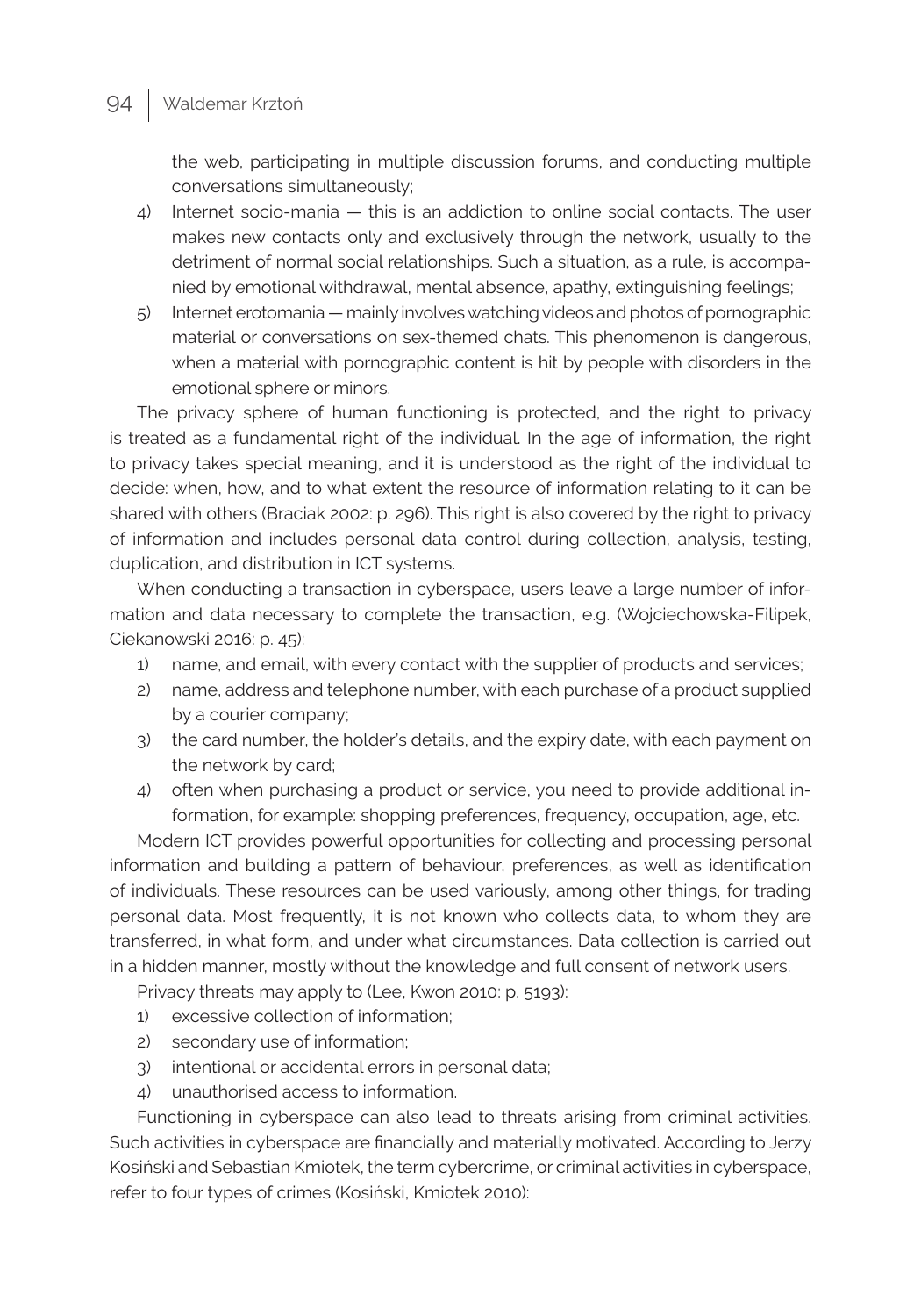- 1) traditional forms of crime, such as fraud or forgery, which, in the context of cybercrime, relate to crimes committed using electronic IT networks and information systems;
- 2) publication of illegal content in electronic media (e.g. material related to sexual exploitation of children or calling for racial hatred);
- 3) crimes typical of electronic communication networks, such as attacks against information systems (DoS attacks, intrusions into computer systems, pharming, violation of the integrity of information systems);
- 4) digital multiplication and dissemination of works or artistic performances without the consent of the authorised person in order to obtain a benefit.

An example of social engineering used by cybercriminals might be "BLIK extortions" by means of social network. In the middle of 2019, there were numerous illegal activities, which used the mobile payment system "BLIK". They were distinguished by a scenario based on kidnapping information. The practice consisted of two stages. In the first one, the attacker was distributing the information about child's kidnapping in a shopping centre. Links in posts referred to the websites posing as news platforms, where the kidnapping was described. The whole incident was registered by monitoring system, and the fake news websites asked for help in finding the child. At the moment of clicking in the video the victim was informed that due to drastic content, the material is available only for users who are more than 18 years old. In order to verify the age, the user had to sign in via Facebook. After choosing "sign in" option, the victim has been shown a fake login panel located under the same domain as the information service. Providing login and password, so as not to arouse any suspicions, the victim was redirected to the official website of Centre for Missing People – zaginieni.pl. To sum up, in the first stage the attacker gained login data to facebook.com from the unaware victim. To achieve that, the attacker distributed massive spams, which informed about the kidnapping focusing on a particular child, city, or shopping centre. After stealing logins and passwords, the attacker was able to pose as the victim. Sending information about the kidnapping via victim's profile on Facebook occurred to be very effective. The sensational post content provoked many people to share it what built greater reach for the fake login panel. At this moment the attacker moved to the next stage. After signing into the victim's account, the cybercriminal contacted friends from the list. The violator described them different stories e.g. about car's breakdown while a long trip, the necessity to transport it by car carrier trailer, and lack of cash or credit card. In relation to this, the attacker asked a friend to issue a check or BLIK code, which would allow the violator to withdraw cash from the nearest ATM. Of course, everything was supposed to be a short-term loan, which would be repaid right after arrival. Despite quite complicated scenario, this method was the most effective. The victim usually did not think that the attacker is communicating via friend's account. Additionally, in most cases it was already too late, when the fraud was detected, and which impeded targeting the violator (CERT Polska 2019: p. 46).

Among common methods and techniques of criminal activities, experts include (Białoskórski 2011: p. 68–69):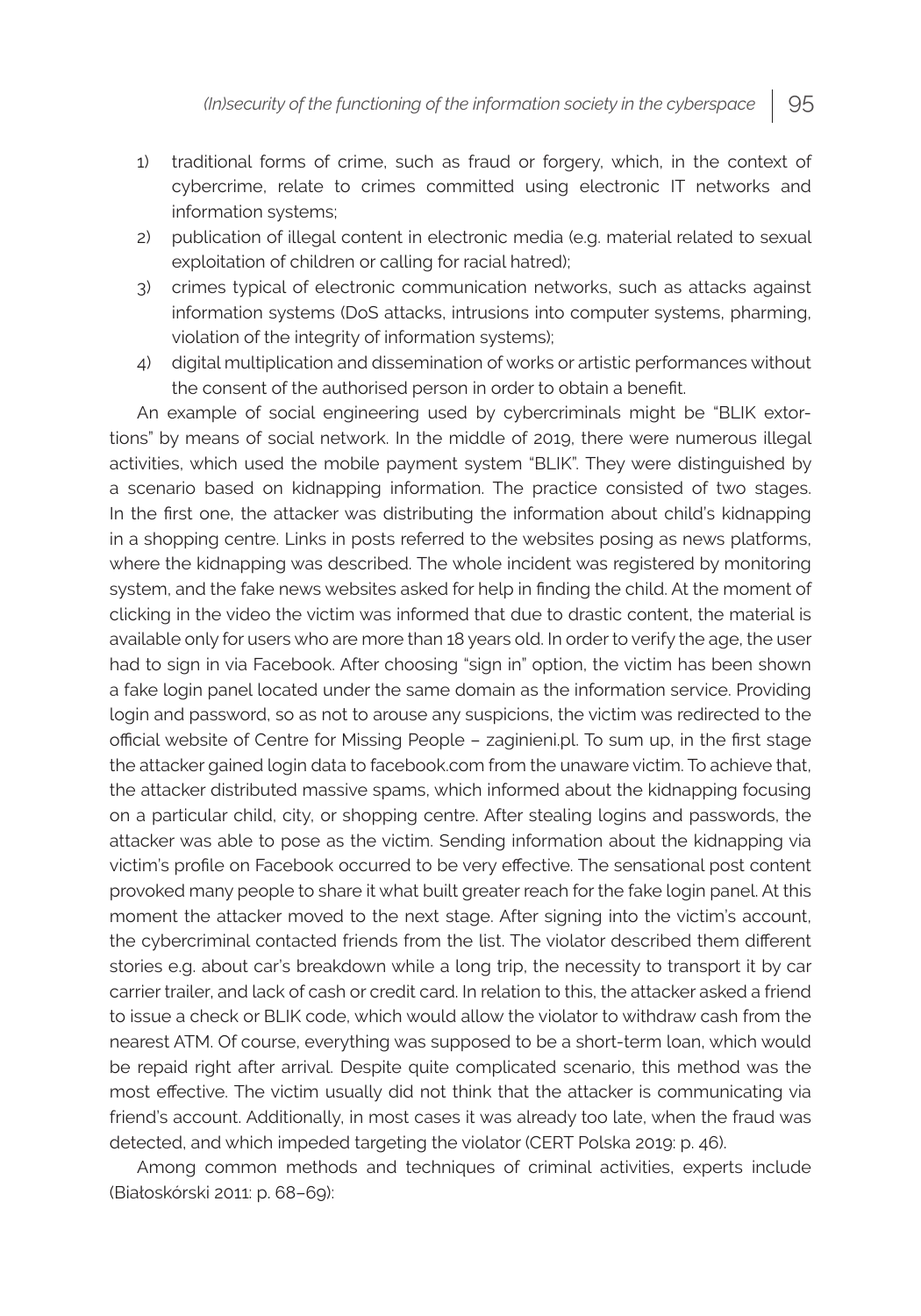- 1) mind games cybercriminals have increasingly resorted to psychological warfare. "Daily" scenarios are being used more and more frequently in place of earlier unlikely offers of sudden receipt of a large amount of cash. E.g. "spear phishing" is increasingly being used, pretending correspondence from friends and acquaintances, in which users are induced to provide account names and passwords. Such type of personalised tricks is directed at consumers.
- 2) social engineering cybercriminals attack large groups of victims associated with networks and social networking sites. The developers of malware make a profit on their popularity by creating fake profiles and pages containing adware, spyware, and trojans. Cybercriminals also collect information on members of online communities and use copies of their profiles for criminal purposes;
- 3) data leaks data are still vulnerable to theft even without the need of sophisticated methods and cybercriminals very often use them. For example, the use of numerous passwords for both professional and personal activity makes passwords easy to guess very frequently. Unsecured removable memory facilitates information transfer, and technology convergence introduces an additional risk;
- 4) bot networks networks of remote-controlled "zombie" computers are now the most widespread tool used by computer thieves, used for illegal spamming, spreading pornography, password and identity theft.

#### **Conclusions**

In the age of an informational society, information plays a fundamental role in all spheres of human activity. Changes in daily human functioning resulted in rapid development of ICT, particularly the Internet. A uniquely important role in this area is played by cyberspace as a means of dissemination of information, media integration, and social activity. Access to information, products, services, education, health and offices has become common without territorial or time restrictions. Users of cyberspace gained wide access to information resources, as well as an unlimited opportunity to produce and transmit information.

To sum up the considerations, on the basis of the studies carried out, it should be concluded that functioning in cyberspace brings not only advantages, but also some kind of opportunities, challenges, risks, and threats. There are the most frequent dangers in the form of flooding of information, mental addiction, or criminal activity. The main risks to the individual are psychosocial risks associated with computer, network and technology addictions, which is a fundamental health problem at the moment. In addition, people who operate on the network are exposed to risks associated with loss of privacy and personal information. Attacks aimed at databases can disorganise and destroy the lives of the information community in particular. Cyber-attacks are significant danger, which fundamentally affect different spheres of life negatively and threaten the interests of individuals. Criminal activities on the web result in measurable social, financial and material losses. Due to the complexity of security issues, it is difficult to find a full and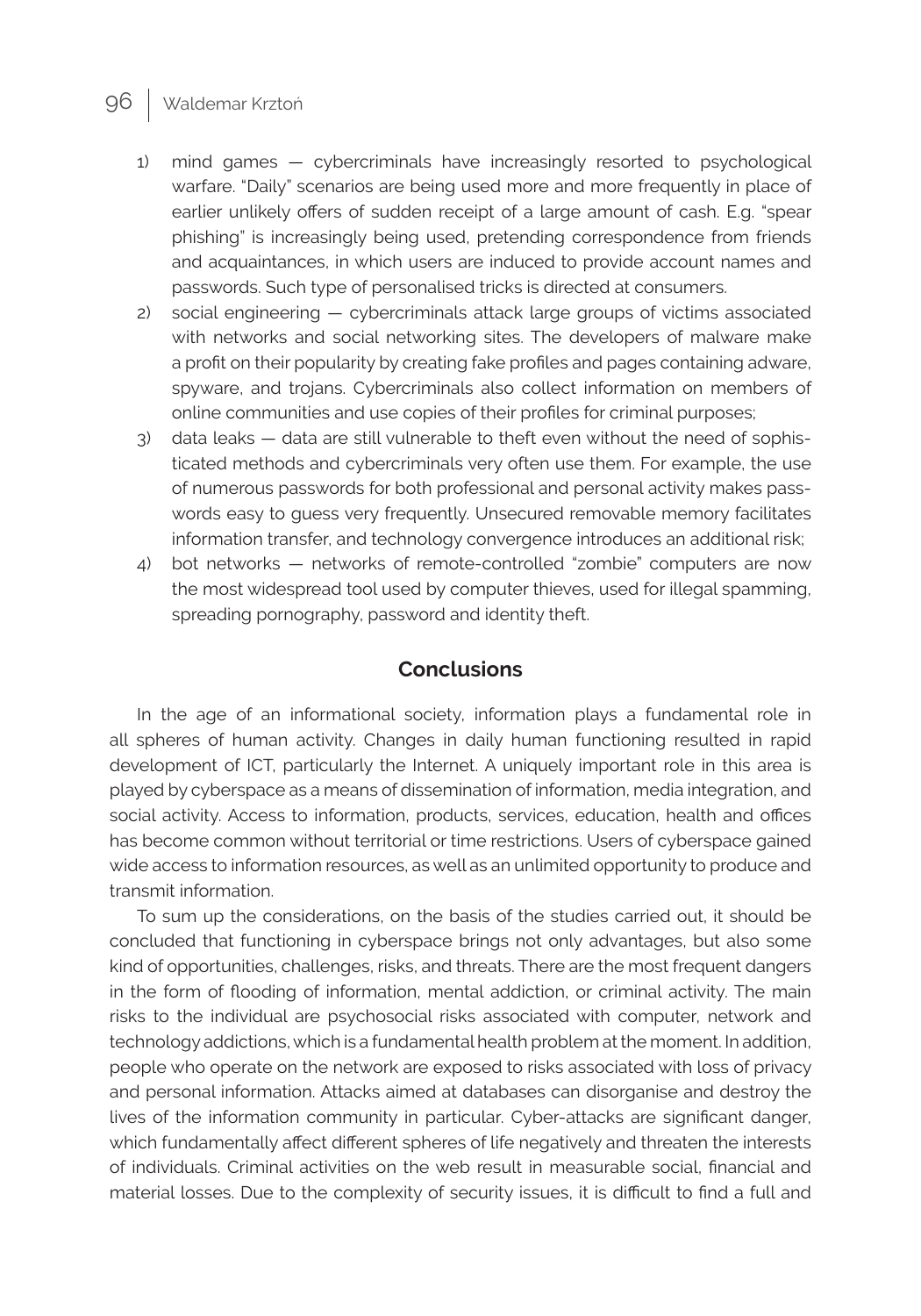absolutely secure solution to operating safely on the network. The most important is the careful and prudent use of the Internet by users, which becomes a requirement of modern times. Therefore, the necessity for educational activities is important. Education should be conducted towards the dissemination of knowledge of the risks present and the formation of users' awareness of the possibility of minimising the risk associated with functioning in cyberspace. The substantial content of the paper allows to acquire knowledge of the most important dangers present in cyberspace connected with the information society. The security of operation in cyberspace requires that the users and gathered information resources are provided with adequate methods for the safe processing, storage, and transmission of them.

**Waldemar Krztoń** – Ph.D., university professor at the Department of Project Management and Security Policy at the Ignacy Łukasiewicz Rzeszów University of Technology. Scientific interests: problems of information security, warfare and armed conflicts from the historical, contemporary and prognostic point of view. Selected publications: Struggle for Information in Cyberspace in the 21st Century (2017); *Human Dignity as a vital value for an individual's security. Analysis of Selected Views* (2018).

**Waldemar Krztoń** – doktor, profesor uczelni w Zakładzie Zarządzania Projektami i Polityki Bezpieczeństwa na Politechnice Rzeszowskiej im. Ignacego Łukasiewicza. Głównym przedmiotem zainteresowań naukowych są problemy bezpieczeństwa informacyjnego oraz wojny i konflikty zbrojne w ujęciu historycznym, współczesnym i prognostycznym. Wybrane publikacje: *Walka o informację w cyberprzestrzeni w XXI wieku* (2017); *Godność ludzka jako istotna wartość bezpieczeństwa jednostki. Analiza wybranych poglądów* (2018).

#### **O** References:

- BIAŁOSKÓRSKI Robert (2011), *Cyberzagrożenia w środowisku bezpieczeństwa XXI wieku. Zarys problematyki,* Warszawa.
- BRACIAK Joanna (2002), *Prawo do prywatności*, in: Bogusław Banaszak, Artur Preisner (ed.), *Prawa i wolności obywatelskie w Konstytucji RP*, Warszawa.

CASTELLS Manuel (2003), *The Internet galaxy. Reflections on the Internet, business and society*, Poznań. CASTELLS Manuel (2007), *Rise of the network society*, Warsaw.

CERT POLSKA (2019), *Krajobraz bezpieczeństwa polskiego internetu*, Raport roczny 2019 z działalności CERT Polska, https://www.cert.pl/uploads/docs/Raport\_CP\_2019.pdf (12.05.2021).

DRUCKER Peter Ferdinand (2002), *Myśli przewodnie Druckera*, Warszawa.

GOBAN-KLAS Tomasz, SIENKIEWICZ Piotr (1999), *Społeczeństwo informacyjne: szanse, zagrożenia, wyzwania*, Kraków.

GOGOŁEK Włodzimierz (2006), *Technologie informacyjne mediów*, Warszawa.

GOLKA Marian (2008), *Bariery w komunikowaniu i społeczeństwo (dez)informacyjne*, Warszawa.

DZIWISZ Dominika (2015), *Stany Zjednoczone a międzynarodowe bezpieczeństwo cybernetyczne*, Kraków. JACKSON Thomas, FARZANEH Pourya (2012), *Theory-based model of factors affecting information overload*, "International Journal of Information Management", vol. 32, issue 6, p. 523-532. DOI: 10.1016/j.ijinfomgt.2012.04.006